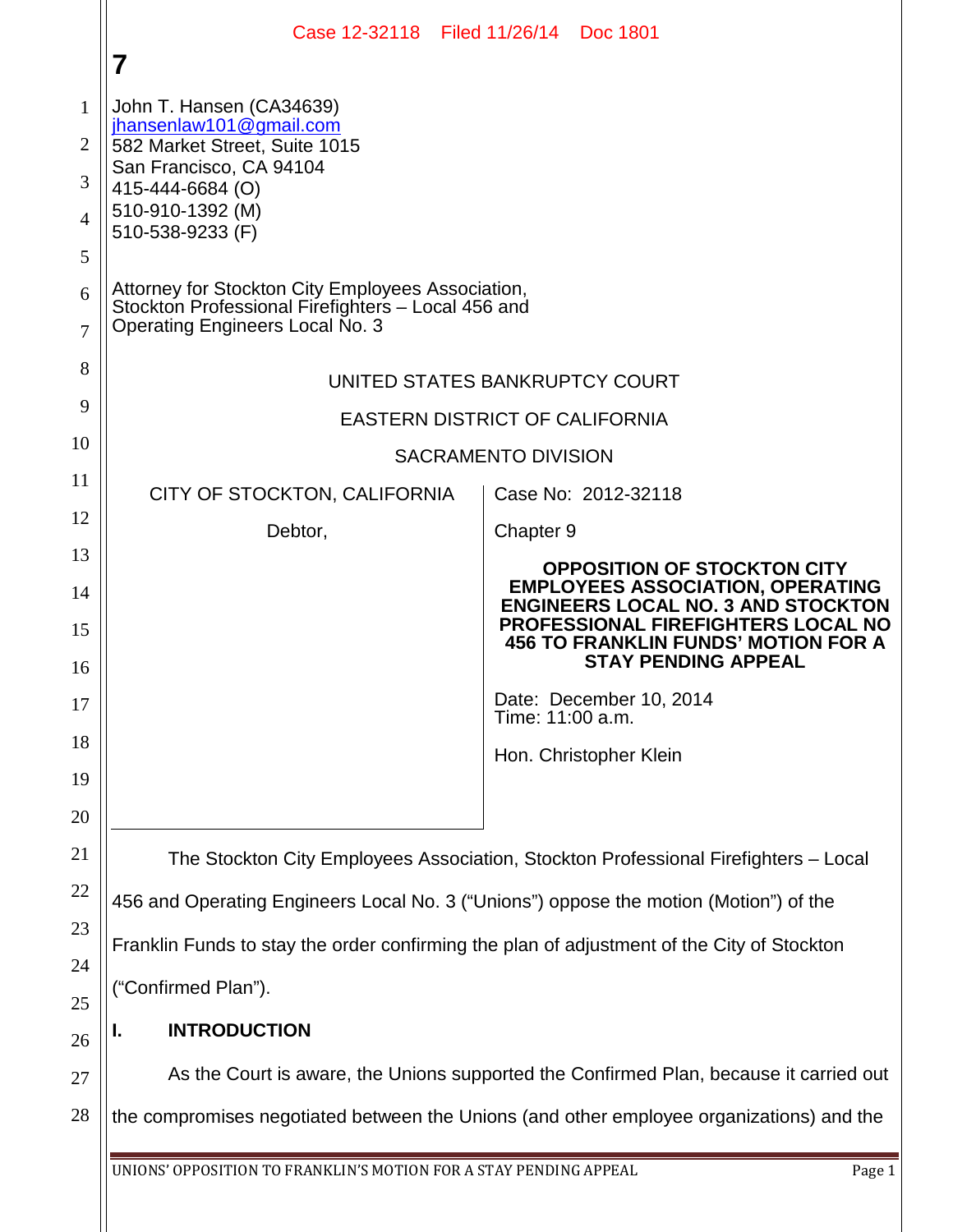City of Stockton ("Stockton" or "City") whereby the employees, through their collective bargaining organizations, agreed to substantial reductions in force, in compensation, in benefits and in work rules in exchange for Stockton's promise to propose a plan that did not impair pensions.

The employees have lived with the unpleasant results of their side of the bargain over the past several years, without ever having certainty that Stockton would be able in the end to perform its part of the bargain. As a result, employee morale has been low with high attrition rates among employees, as shown by testimony of City officials at various stages of the case and the Declaration of Michael Eggener, filed and served herewith ("Eggener Dec."). There also was testimony and evidence that, if the pensions of Stockton employee were impaired as a result of the chapter 9 case, departures of employees, especially among public safety officers, would accelerate.

Needless to say, the confirmation of the City's plan that did not impair pensions came as a great relief to Stockton's employees, because it removed the uncertainty that has hung over the City and its employees for years (Eggener Dec. ¶ 4). Most decidedly, however, a stay pending appeal of the Confirmed Plan, which could delay its implementation for years, would be a severe setback to the expectations of employees, who would thereupon return to the state of uncertainty that previously existed (*Id.*). The Unions, as discussed below, therefore oppose the motion for stay, because the Franklin Funds cannot show likelihood of irreparable harm, that the stay will not cause harm to other parties or that the stay is in the public interest.

## **II. ARGUMENT**

1

2

3

4

5

6

7

8

9

10

11

12

13

14

15

16

17

18

19

20

21

22

23

24

25

26

27

28

In the Motion (Docket 1774) the Franklin Funds correctly state that they must satisfy the four traditional elements for a preliminary injunction in order to obtain a stay pending appeal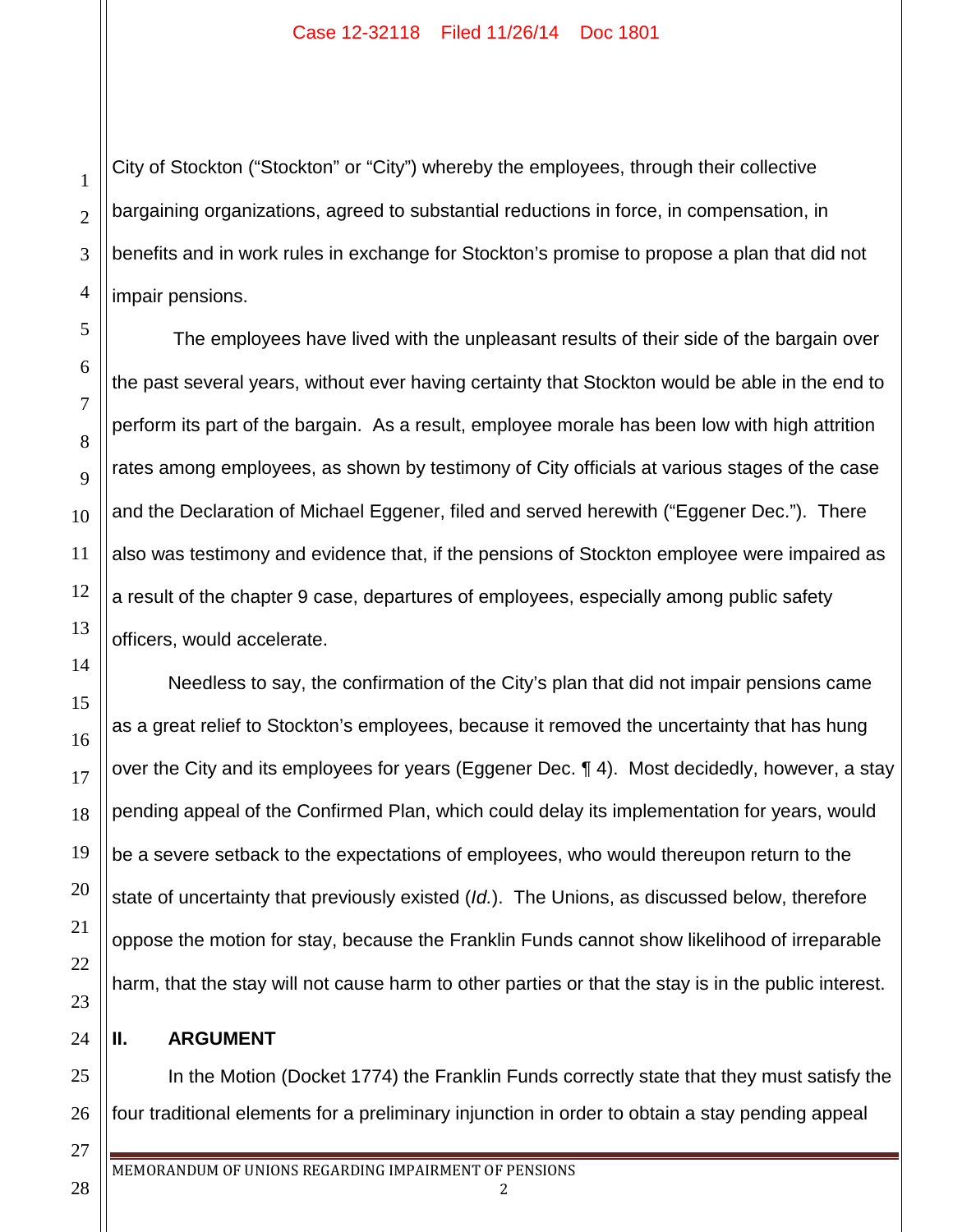1 2 3 (Motion 3). The unions will address each of those elements, arguing that the Franklin Funds have failed to meet at least three of the elements, especially the irreparable injury requirement wherein the Franklin Funds erroneously state existing Ninth Circuit law.

4

## **A. Likelihood of Success on the Merits**

5 6 7 8 9 10 11 12 13 14 15 16 17 18 19 The degree of likelihood of success on the merits appears to be somewhat of a moving target. *E.g.*, *Leiva-Perez v.Holder*, 640 F. 3<sup>rd</sup> 962, 966-968 (9<sup>th</sup> Cir. 2011). Nevertheless, there is little question that the Court's findings and conclusions regarding the pensions impairment issue are well-supported by the evidence and unlikely to be reversed under any standard. It was essentially uncontroverted that, in order to impair pensions of its employees, Stockton would have had to survive a gauntlet of challenges potentially resulting in serious harm to the residents of the City through reduced public safety. Although the Court ruled that Stockton could under chapter 9 reject its pension servicing contract with CalPERS, that action in and of itself was potentially daunting. Then Stockton would either have to reject or re-negotiate each of its at least nine collective bargaining agreements from which its pension obligations emanate. That process of course would threaten all the non-pension concessions Stockton had obtained from the unions over several years and potentially result in cancelling out any savings from pension reductions. But, of equal importance, an assault on pensions could result in an exodus of employees to other CalPERS employers, especially police and fire employees, leaving Stockton exposed to crime and property damage.

20 21 22 No appellate court is likely to reject those well-supported findings and conclusions. Therefore, Franklin's appeal on the core issue of the case has a very low probability of success.

23

24

25

26

27

28

## **B. Lack of Irreparable injury appears conceded.**

The Franklin Funds spend an inordinate amount of the motion arguing that they only have to establish the *possibility* of irreparable injury to satisfy the second prong of the stay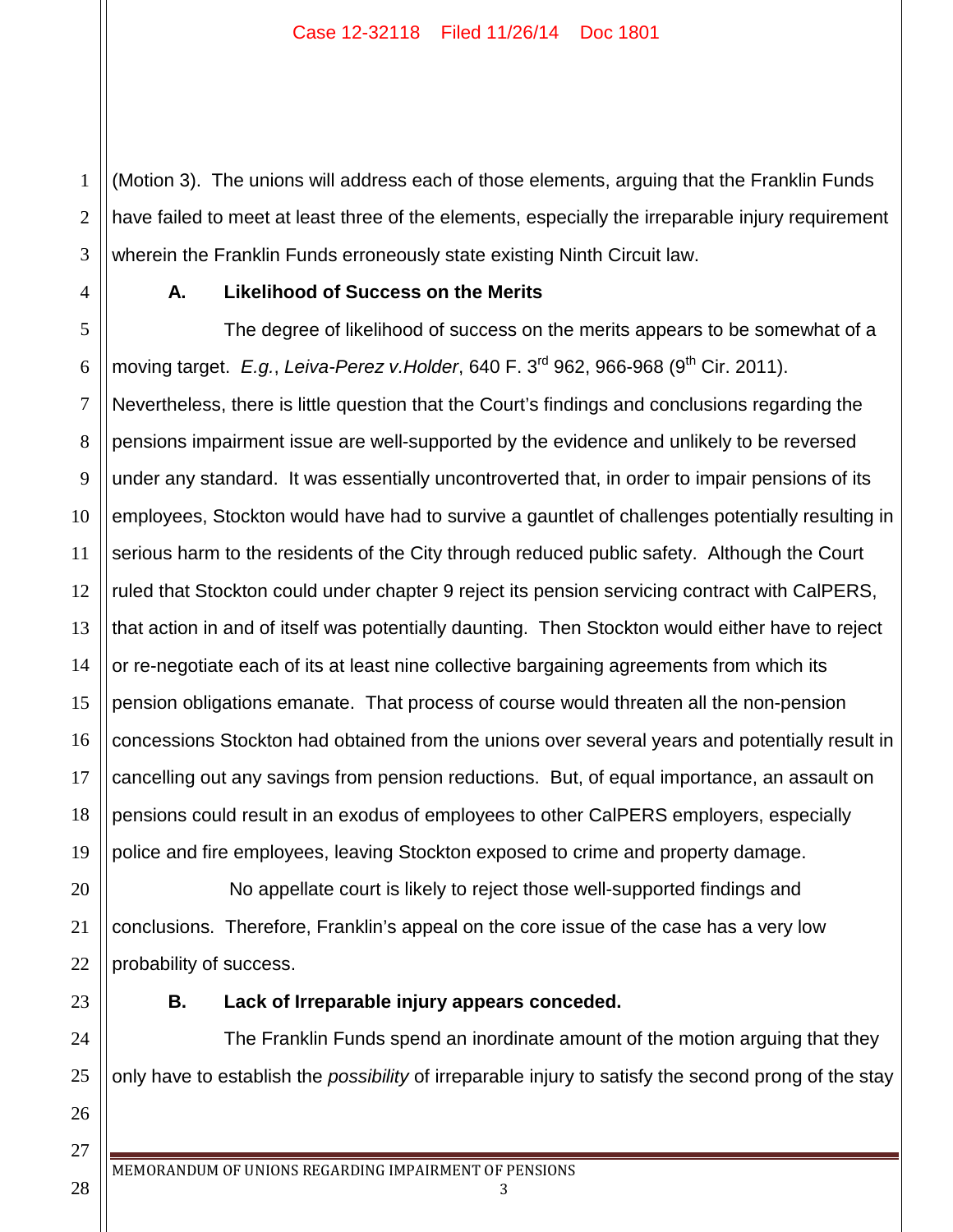1 2 3 4 5 6 7 elements.<sup>1</sup> Unfortunately for the Franklin Funds, they rely on outdated Ninth Circuit law. For many years the Ninth Circuit followed an approach to the injunction criteria that was referred to as the "sliding scale" or "continuum" approach in which a strong showing on the merits could reduce the second element to a mere possibility of harm. *Lopez v. Heckler*, 713 F. 2<sup>nd</sup> 1432  $(9<sup>th</sup>$  Cir. 1983), cited by the Franklin Funds at page 4 of the Motion is typical. However, the line of cases represented by *Lopez* was rejected in *Winter v. Natural Res. Def. Council*, 555 U.S. 7 (2008).

8 9 10 12 13 14 15 16 18 19 In *Winter*, the Supreme Court curtailed the Ninth Circuit's "sliding scale" approach, and in particular, rejected the concept that a strong showing of likelihood of prevailing on the merits signified that only a mere possibility of irreparable harm was required to be shown. Following *Winter*, the Ninth Circuit clarified that "'serious questions going to the merits' and a balance of hardships that tips sharply towards the plaintiff can support issuance of a preliminary injunction, *so long as the plaintiff also shows that there is a likelihood of irreparable injury* and that the injunction is in the public interest." *Alliance for the Wild Rockies v. Cottrell,* 632 F. 3rd 1127, 1135 (9<sup>th</sup> Cir. 2011) (Emphasis added).<sup>2</sup> Moreover, more recently in *Leiva-Perez*, 640 F.  $3<sup>rd</sup>$  962 (9<sup>th</sup> Cir. 2011) [also incompletely cited by the Franklin Funds], the Ninth Circuit reaffirmed the requirement *in all cases* to establish actual likelihood of irreparable injury as a criterion for an injunction or a stay pending appeal. There the Ninth Circuit said at 640 F.  $3<sup>rd</sup>$ 968:

Indeed the very caption of this section of the Motion is entitled "There Is A Possibility Of Irreparable Harm Absent A Stay" (Motion 10).

25 26 27 2 Although the Franklin Funds cite *Alliance for Wild Rockies v. Cottrell,* supra, at page 3 of the Motion, they notably failed to mention or quote the critical second half of the decision's holding cited above.

11

17

20

21

22

23

 $\overline{a}$ 

24

28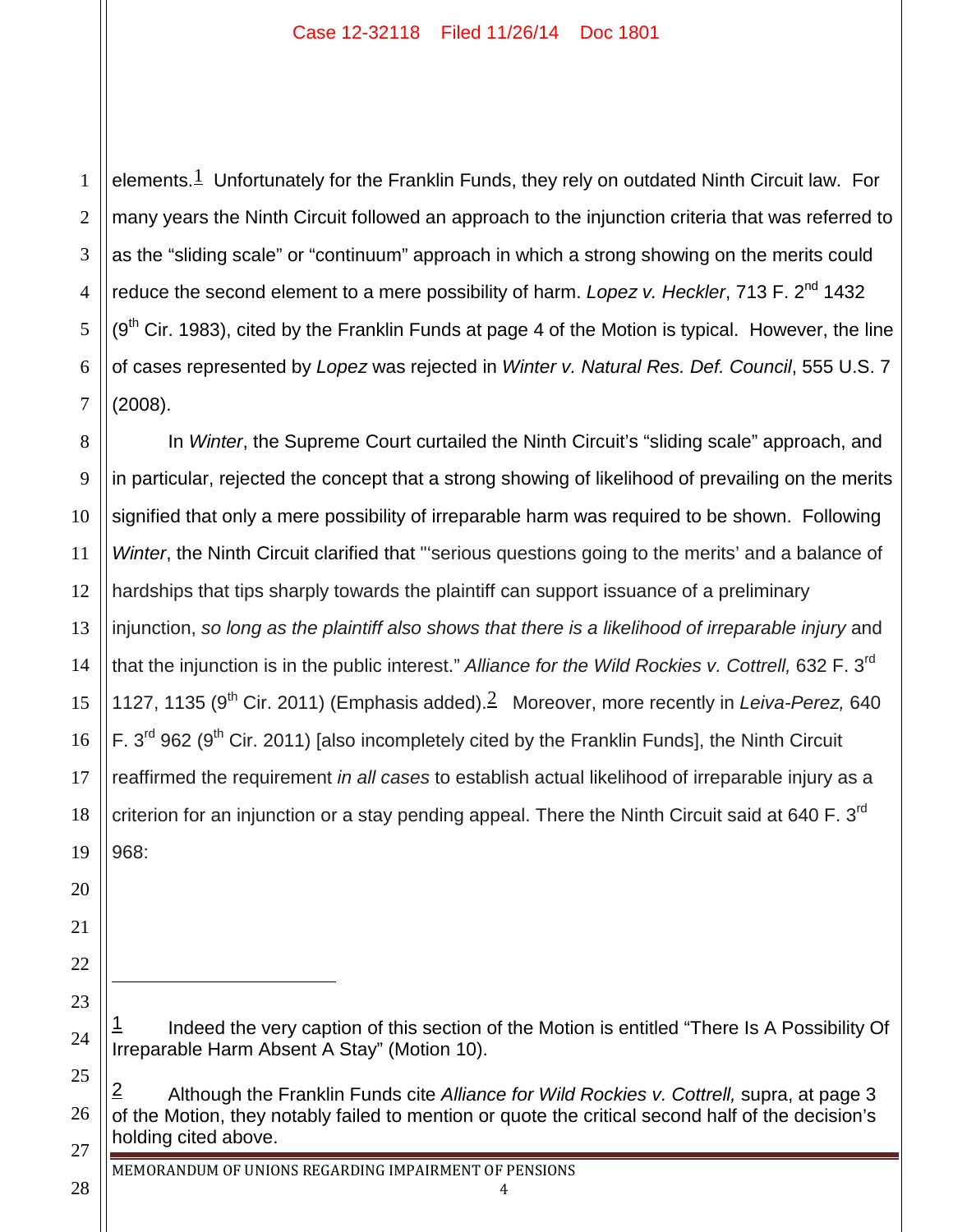While *Nken* did not affect *Abbassi's* likelihood of success prong, it did overrule that part of *Abbassi* that permitted a stay to issue upon the petitioner "simply showing some 'possibility of irreparable injury.' "*Nken*, 129 S. Ct. at 1761 (quoting *Abbassi*, 143 F.3d at 514) (emphasis added). Although *Nken* did not say what ought to replace *Abbassi's* "possibility" standard, it quoted *Winter* for the proposition that the " 'possibility' standard is too lenient." Id. (quoting *Winter*, 129 S. Ct. at 375). *Winter*, in turn, was clear in holding that "plaintiffs seeking preliminary relief [are required] to demonstrate that irreparable injury is likely in the absence of an injunction." 129 S. Ct. at 375 (emphasis in original).

By the Franklin Funds' own admission, they cannot establish the *likelihood of irreparable injury*, but only the possibility of harm. Therefore, they have failed to establish the second prong of the four-part test for a stay pending appeal.

1

2

3

4

5

6

7

8

9

10

11

12

13

14

15

16

17

18

19

20

21

22

23

24

25

26

27

28

## **C. A stay pending appeal would harm other parties.**

In *Leiva-Perez*, 640 F. 3<sup>rd</sup> at 964, supra, the Ninth Circuit adopted the four-part test for a stay pending appeal that includes the third element "whether issuance of the stay will substantially injure the other parties interested in the proceeding…." The Franklin Funds argue that a stay will not seriously harm the City or its other creditors, because the City is "free to conduct 'business as usual'…." (Motion 11). What the Franklin Funds neglect to mention is that "business as usual" for Stockton means low employee morale and high employee attrition due to the uncertainties arising from the City's financial difficulties and its ensuing chapter 9 bankruptcy. A stay of the Confirmed Plan will only extend that uncertainty and its manifestations for an additional extended period of time.

As stated in the Declaration of Michael Eggener, filed herewith:

"One of the reasons for low morale and high attrition is that members of OE3 have given up substantial compensation and benefits in exchange for a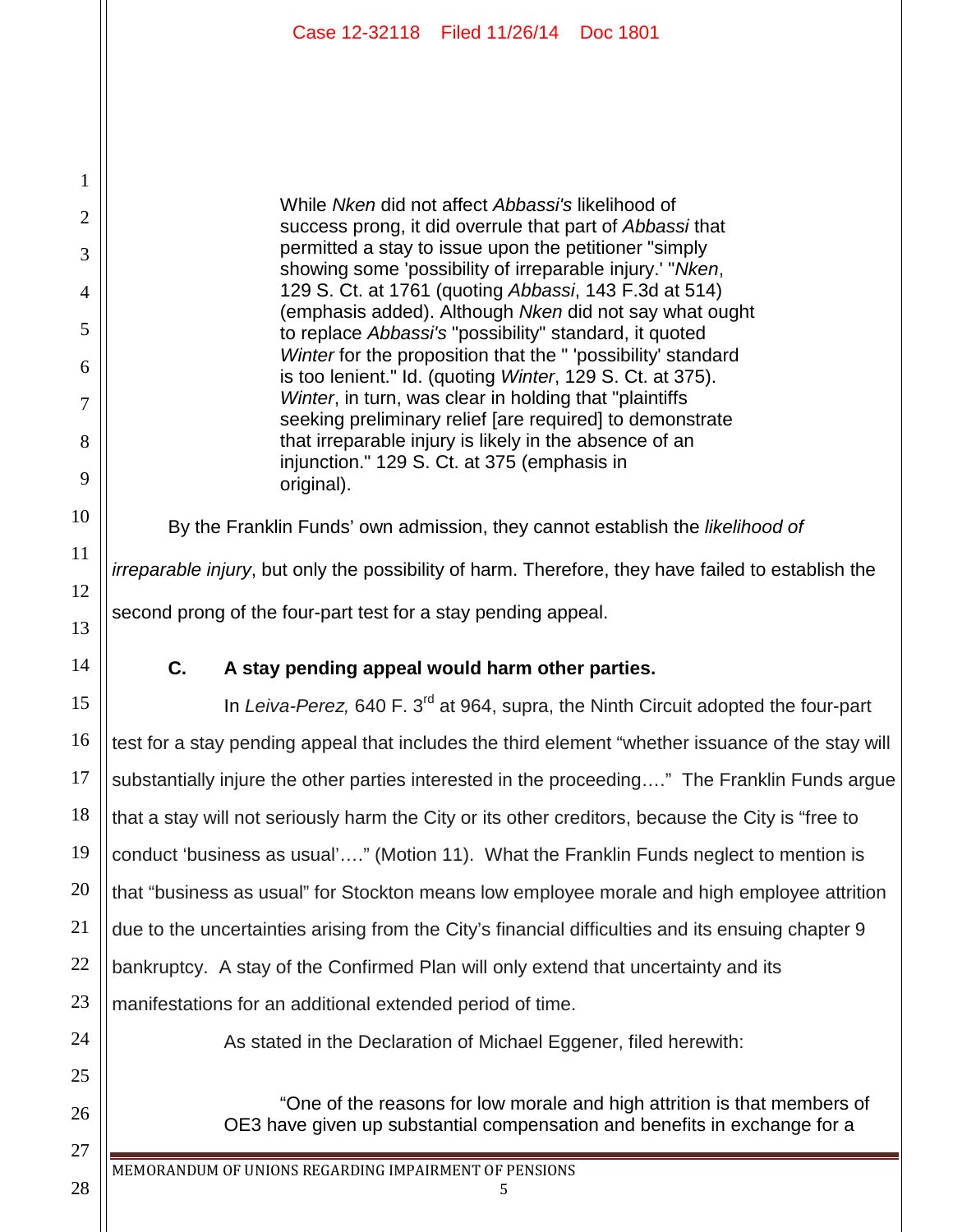| Case 12-32118 Filed 11/26/14 Doc 1801                                                                                                                                                                                                                                                                                                                                                                                                                                                                                                                                                                              |
|--------------------------------------------------------------------------------------------------------------------------------------------------------------------------------------------------------------------------------------------------------------------------------------------------------------------------------------------------------------------------------------------------------------------------------------------------------------------------------------------------------------------------------------------------------------------------------------------------------------------|
|                                                                                                                                                                                                                                                                                                                                                                                                                                                                                                                                                                                                                    |
|                                                                                                                                                                                                                                                                                                                                                                                                                                                                                                                                                                                                                    |
| promise that pensions would remain intact. However, it has never been certain<br>throughout the bankruptcy process whether Stockton would be able to keep its<br>part of the bargain.                                                                                                                                                                                                                                                                                                                                                                                                                              |
| The information that the bankruptcy judge had approved Stockton's plan<br>of adjustment was very good news for our members, because it removed a lot of<br>uncertainty that has contributed to low morale. Among the most important<br>message from confirmation of the plan was that at least the members felt that<br>their pensions were now safe. If the Court stayed the order confirming the plan<br>pending an appeal, that would be seen as a step back to OE3 members,<br>because it would create uncertainty all over again. That would most likely lead to<br>further attrition of Stockton employees." |
| The real harm of a stay in this situation, of course, will be to the City and its residents                                                                                                                                                                                                                                                                                                                                                                                                                                                                                                                        |
| due to the low employee morale and loss of key employees, especially in public safety                                                                                                                                                                                                                                                                                                                                                                                                                                                                                                                              |
| positions. Nevertheless, the harm suffered by the employees from the continuing uncertainty                                                                                                                                                                                                                                                                                                                                                                                                                                                                                                                        |
| in their lives, stretching back several years, cannot be disregarded. Indeed, after the relief                                                                                                                                                                                                                                                                                                                                                                                                                                                                                                                     |
| employees enjoyed when learning the Plan was confirmed, granting a stay of the Plan's                                                                                                                                                                                                                                                                                                                                                                                                                                                                                                                              |
| effectiveness would be the equivalent of pulling a rug out from under the employees just when                                                                                                                                                                                                                                                                                                                                                                                                                                                                                                                      |
| they thought it provided them with firm footing. Thus, it cannot be said that granting a stay                                                                                                                                                                                                                                                                                                                                                                                                                                                                                                                      |
| pending appeal will cause no substantial harm to other parties, because it will.                                                                                                                                                                                                                                                                                                                                                                                                                                                                                                                                   |
| D.<br>A stay pending appeal is not in the public interest.                                                                                                                                                                                                                                                                                                                                                                                                                                                                                                                                                         |
| In this case the final two elements of the requirements for a stay pending appeal                                                                                                                                                                                                                                                                                                                                                                                                                                                                                                                                  |
| somewhat merge. The harm to the City's employees and the resulting harm to the City from                                                                                                                                                                                                                                                                                                                                                                                                                                                                                                                           |
| continuing uncertainty immediately affects the residents of Stockton --- the same residents who                                                                                                                                                                                                                                                                                                                                                                                                                                                                                                                    |
| voted to increase their taxes in order to help Stockton emerge from bankruptcy. Those                                                                                                                                                                                                                                                                                                                                                                                                                                                                                                                              |
| residents now deserve to enjoy the fruits of their sacrifice arising from the implementation of                                                                                                                                                                                                                                                                                                                                                                                                                                                                                                                    |
| the Confirmed Plan.                                                                                                                                                                                                                                                                                                                                                                                                                                                                                                                                                                                                |

The Franklin Funds' argument that California municipalities and municipal bondholders have an interest in Franklin's appeal is unsupported by any evidence. It is a

1

2

3

4

5

6

7

8

9

10

11

12

13

14

15

16

17

18

19

20

21

22

23

24

25

26

27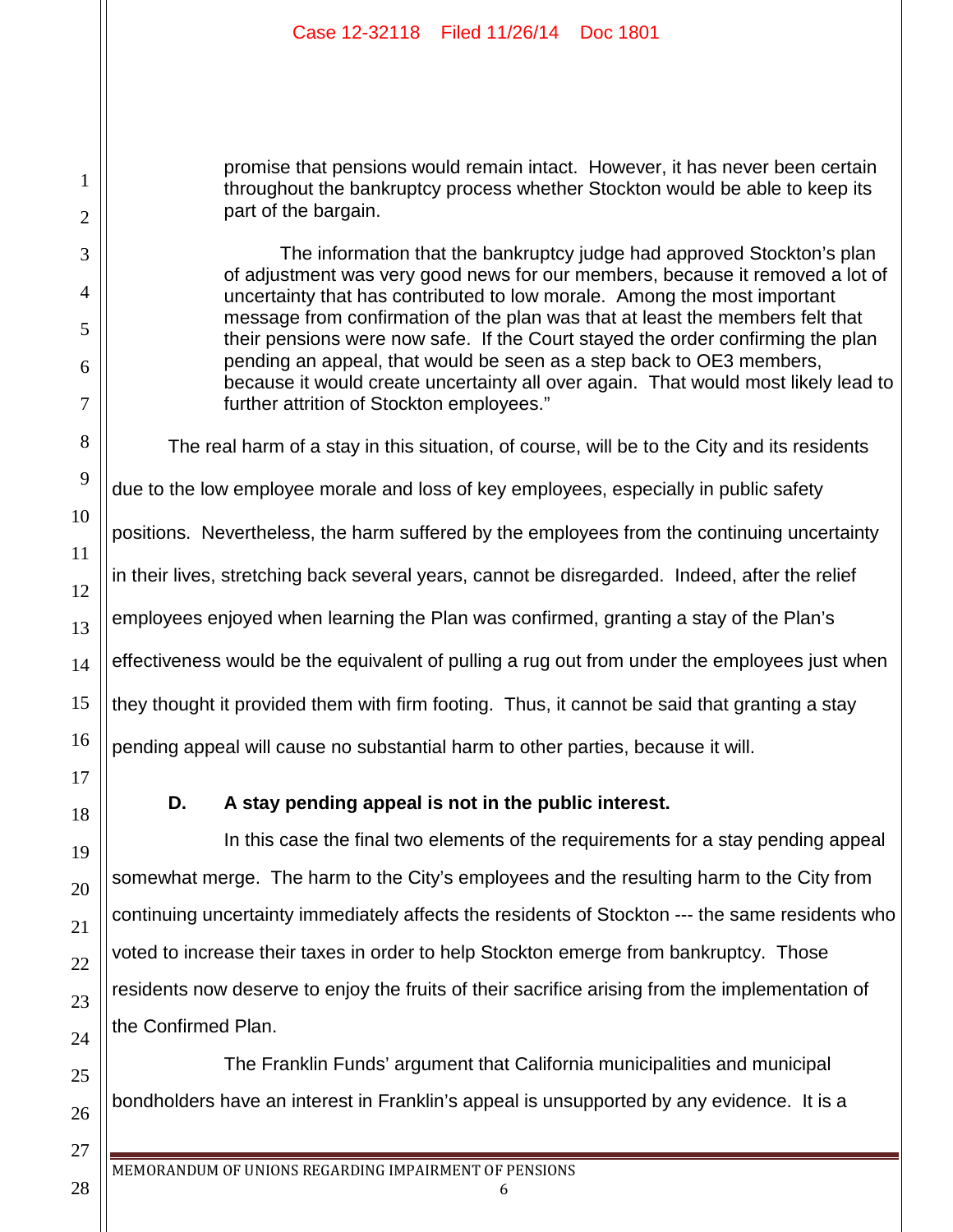| $\mathbf{1}$   | classic ipse $dist.\overline{3}$ There was no evidence presented in this case and there are no credible                                              |  |  |
|----------------|------------------------------------------------------------------------------------------------------------------------------------------------------|--|--|
| $\overline{2}$ | media reports that any California municipality is currently contemplating a chapter 9                                                                |  |  |
| 3              | bankruptcy filing. Furthermore, many of the Court's findings and conclusions were based on                                                           |  |  |
| 4              | the unique facts and circumstances of the Stockton case and are not precedential. The one                                                            |  |  |
| 5              | general conclusion reached by the Court, that Stockton's contract with CalPERS is an                                                                 |  |  |
| 6              | executory contract that may be rejected, is unlikely to be affected on appeal, because it was                                                        |  |  |
| 7              | not necessary to the confirmation of the Plan.                                                                                                       |  |  |
| 8              | <b>CONCLUSION</b><br>Ш.                                                                                                                              |  |  |
| 9              | For all the reasons stated herein, the Motion for a stay pending appeal should be                                                                    |  |  |
| 10             | denied.                                                                                                                                              |  |  |
| 11             | Dated: November 26, 2014                                                                                                                             |  |  |
| 12             | <u>/s/John T. Hansen</u>                                                                                                                             |  |  |
|                | John T. Hansen<br><b>Attorney for Stockton City Employees</b>                                                                                        |  |  |
| 13             | Association, Professional Firefighters - Local                                                                                                       |  |  |
| 14             | No 456, and Operating Engineers, Local No. 3                                                                                                         |  |  |
| 15             |                                                                                                                                                      |  |  |
| 16             |                                                                                                                                                      |  |  |
| 17             |                                                                                                                                                      |  |  |
| 18             |                                                                                                                                                      |  |  |
| 19             |                                                                                                                                                      |  |  |
| 20             |                                                                                                                                                      |  |  |
| 21             |                                                                                                                                                      |  |  |
| 22             |                                                                                                                                                      |  |  |
| 23             |                                                                                                                                                      |  |  |
| 24             |                                                                                                                                                      |  |  |
| 25             |                                                                                                                                                      |  |  |
| 26             | <u>3</u>                                                                                                                                             |  |  |
| 27             | Indeed, the Franklin Funds claim to speak for other bondholders, but all of Stockton's<br>bondholders, except Franklin, accepted the Confirmed Plan. |  |  |
|                | MEMORANDUM OF UNIONS REGARDING IMPAIRMENT OF PENSIONS                                                                                                |  |  |
| 28             | 7                                                                                                                                                    |  |  |
|                |                                                                                                                                                      |  |  |